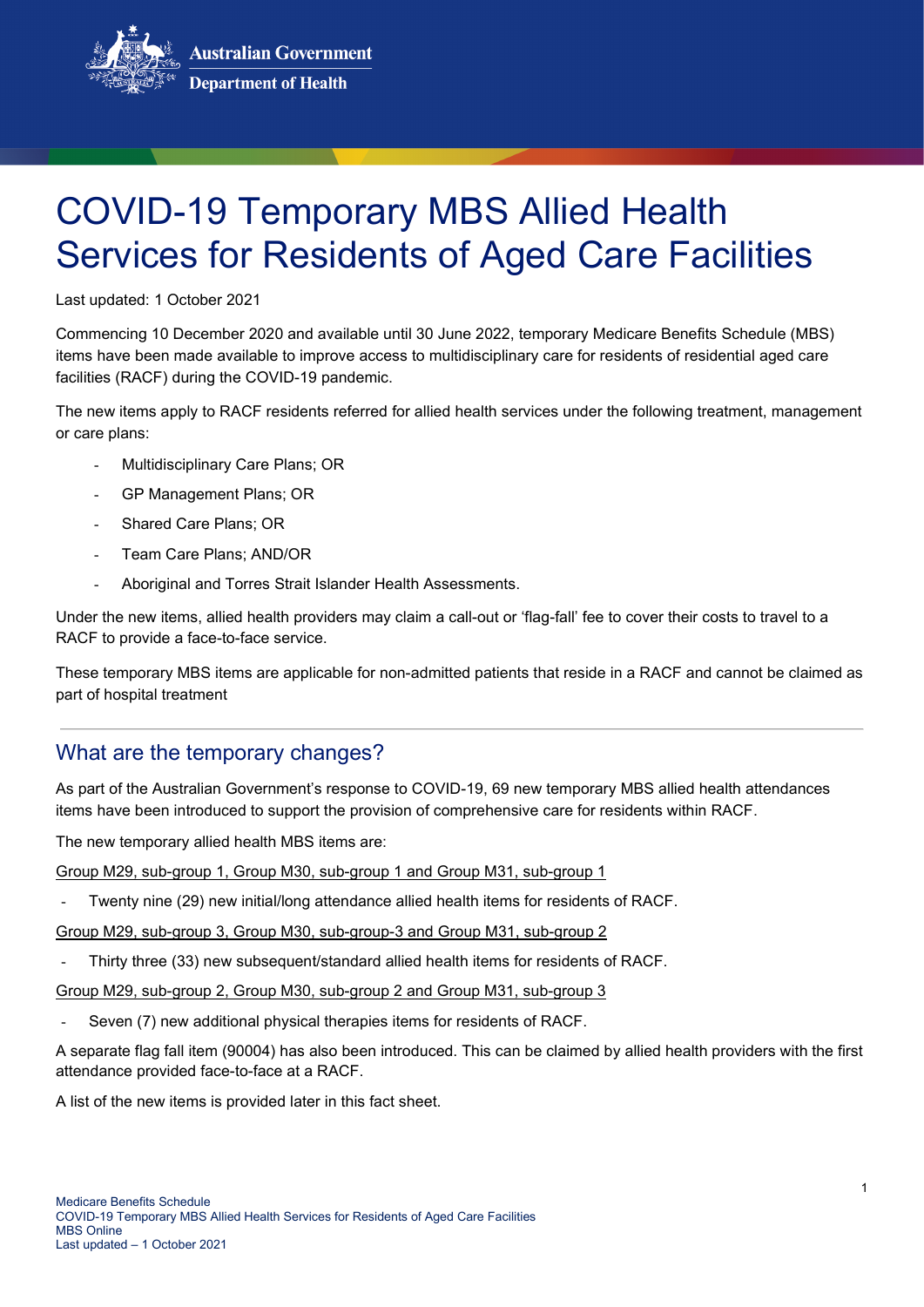

## New Initial/Long attendance allied health items

The temporary initial/long attendance items allow allied health providers to undertake an extended consultation with a RACF resident referred to them under an eligible treatment, management or care plan.

Initial/long attendance items can be claimed only once per patient per calendar year. For example, a patient may receive initial attendances once each for podiatry and physiotherapy, but not twice for a service by the same type of provider.

Initial/long attendance items are included in patients' maximum allocation of five (5) allied health services per calendar year. This means there is a maximum of ten (10) individual services per calendar year when an additional five (5) physical therapies items are included (see below).

The temporary initial/long attendance allied health items must be provided face-to-face.

These new arrangements are replicated for Aboriginal and Torres Strait Islander patients living in a RACF who are eligible for allied health follow-up services after receiving an Aboriginal and Torres Strait Islander health assessment.

## Temporary subsequent/standard allied health items

The new temporary subsequent/standard allied health items replicate the clinical requirements of existing allied health items, but enable providers to claim flag-fall for their attendance at a RACF (billed only for the first patient seen on a RACF visit).

Medicare benefits are available for up to five (5) subsequent/standard allied health services per patient per calendar year. Any initial/long attendance allied health attendance items claimed during this period are to be included in this maximum allocation (e.g. one initial/long service and four subsequent/standard services).

The new temporary subsequent/standard attendance items can be provided face-to-face or via telehealth (video and phone). A flag-fall cannot be claimed for telehealth services.

## Temporary additional physical therapy items

The temporary additional physical therapy items allow eligible RACF residents to receive an additional five (5) physical therapy services per calendar year when referred under an eligible treatment, management or care plan.

The five (5) additional services are for physiotherapy, exercise physiology and occupational health services. No new referral is required if the additional services were already included in a patient's eligible treatment, management or care plan.

The new temporary additional physical therapy items must be provided face-to-face.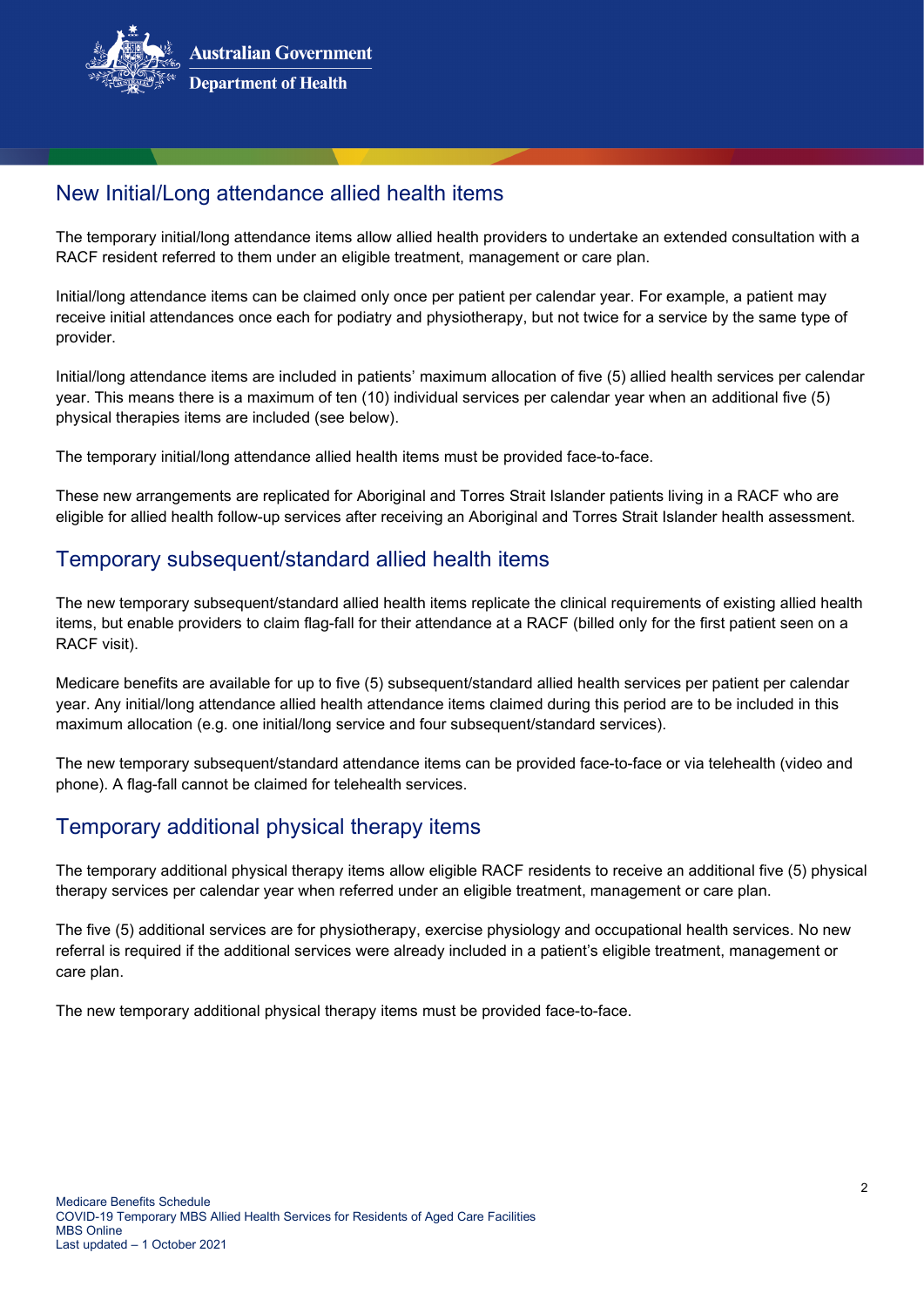

# Group Therapy items

The new temporary allied group therapy items replicate the clinical requirements of existing allied health items for Diabetes education, exercise physiology and dietetic services, but enable providers to claim flag-fall for their attendance at a RACF (billed only for the first patient seen on a RACF visit).

In addition, eligible patients living in a RACF are able to receive an additional two (2) exercise physiology group services, for a maximum of ten 10 allied health group services per calendar year.

The two (2) additional exercise physiology group services can only be claimed where residents have utilised their existing allocation of eight (8) allied health group services. No new referral is required for these services if they are included in a patient's eligible treatment, management or care plan.

## Temporary Flag-Fall items

The flag-fall items apply to a provider's first attendance at a RACF to provide an MBS service, per occasion. The flagfall is to be claimed per RACF attendance rather than per patient attendance. Where two or more RACFs are colocated or are adjacent to each other, a practitioner is not eligible for extra compensation for visiting the second facility, this is consistent with the GP RACF attendance arrangements. Once the flag-fall item is billed, providers may then bill an applicable attendance item for each of the RACF patients they see. The fees for the call-out items are \$48.50 paid an equivalent benefit of 85%, or \$41.25 for allied health providers.

Recognising the ongoing risk of COVID-19 transmission and the vulnerable population of aged care residents, allied providers should minimise their attendance to multiple RACFs.

## Who is eligible?

The temporary allied health MBS telehealth items are available to eligible patients living in RACF whose health care is being managed under an eligible treatment, management or care plan.

Residents whose services are required to be provided, at no cost, by their residential aged care service under the *Aged Care Act 1997* should continue to access allied health services via this pathway. The new RACF-specific allied health MBS items do not change the obligations of aged care providers under the *Quality of Care Principles,* but enable eligible residents to receive more Medicare-subsidised allied health services if required

## Why are the changes being made?

Many people in RACF have experienced deconditioning because of the COVID-19 pandemic. Deconditioning is a complex process of physiological change following a period of inactivity and bedrest.

Increasing access to allied health services in person, and remotely via telehealth if appropriate, will help residents maintain and improve their health and wellbeing.

## What does this mean for providers?

The temporary MBS items better support allied providers to continue to deliver essential health care services to patients living in residential aged care.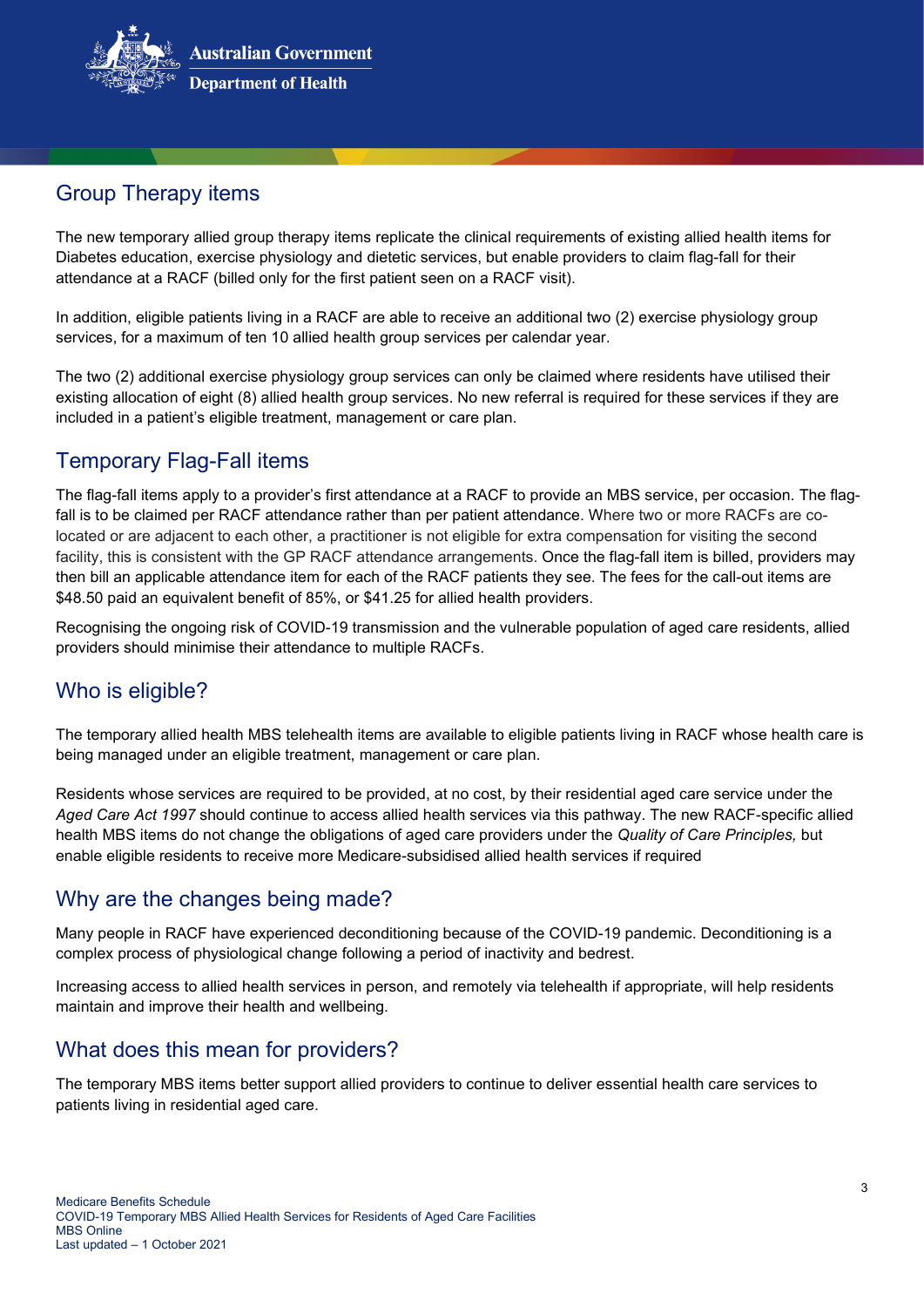

The changes to the MBS build upon existing arrangements for patient eligibility for allied health care, through chronic disease management and Aboriginal and Torres Strait Islander health assessments. All MBS items for allied health services require a valid referral to the relevant allied health professional. A patient must be referred by an eligible medical practitioner, and services can form part of an eligible treatment, management or care plan, including:

- GP Management Plans
- Shared Care Plans
- Team Care Plans
- Multidisciplinary Care Plans.

The expectations of the new temporary MBS items, where there are telehealth equivalent items, is that face to face services continue to be the preferred modality for service delivery. Where there are limitations to face to face services, such as infection control protocols, video conference may be provided. Healthcare providers can also offer audio-only services via telephone, under the appropriate COVID-19 item, if video is not available. When providing telehealth services the provider must ensure that:

- the patient has to be present for the telehealth attendance
- patient (or carer) has consented to the service prior to the attendance
- assignment of benefit requirements are met when a services is bulk billed
- that a telehealth or phone service is provided only where it is safe and clinically appropriate to do so

Further information regarding telehealth service provision can be found at: [Covid-19 telehealth items guide](https://www.health.gov.au/sites/default/files/documents/2020/12/coronavirus-covid-19-telehealth-items-guide.pdf)

The new RACF specific allied health MBS items, and the flag fall rebate, are only available for those practitioners who are not employed by the RACF operator

## How will these changes affect patients?

Residents in RACF will have access to more Medicare-subsidised services. Allied health telehealth items do not need to be bulk billed, however, the provider must ensure informed financial consent is obtained prior to any service which attracts a co-payment.

Patients should talk to their GPs about their multidisciplinary care needs, including options for accessing allied health services.

## How will the changes be monitored and reviewed?

The Department of Health continues to monitor the use of the new MBS items. Use of the items that does not seem to be in accordance with the relevant Medicare guidelines and legislation will be actioned appropriately.

## Where can I find more information?

The Aged Care Royal Commission's special report on the COVID-19 pandemic in aged care is available from the [Commission's website.](https://agedcare.royalcommission.gov.au/publications/aged-care-and-covid-19-special-report)

COVID-19 National Health Plan resources for the general public, health professionals and industry are available from the [Australian Government Department of Health website.](https://www.health.gov.au/resources/collections/coronavirus-covid-19-national-health-plan-resources)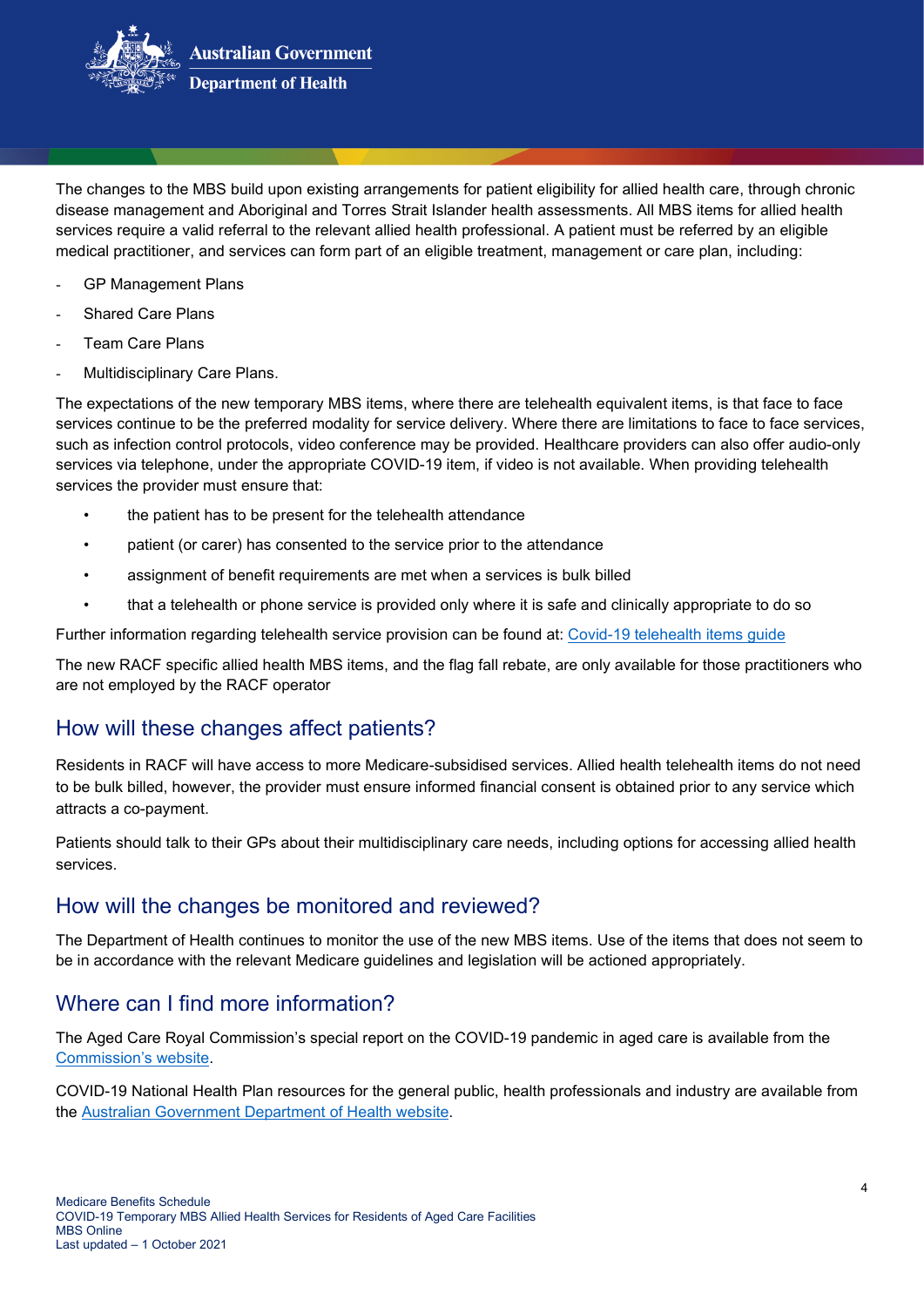

The full item descriptors and information on other changes to the MBS can be found on the MBS Online website at www.mbsonline.gov.au. You can also subscribe to future MBS updates by visiting [MBS Online](http://www.mbsonline.gov.au/) and clicking 'Subscribe'.

The Department of Health provides an email advice service for providers seeking advice on interpretation of the MBS items and rules and the Health Insurance Act and associated regulations. If you have a query relating exclusively to interpretation of the Schedule, you should email [askMBS@health.gov.au.](mailto:askMBS@health.gov.au)

Subscribe to ['News for Health Professionals'](https://www.servicesaustralia.gov.au/organisations/health-professionals/news/all) on the Services Australia website and you will receive regular news highlights.

If you are seeking advice in relation to Medicare billing, claiming, payments, or obtaining a provider number, please go to the Health Professionals page on the Services Australia website or contact Services Australia on the Provider Enquiry Line – 13 21 50.

*Please note that the information provided is a general guide only. It is ultimately the responsibility of treating practitioners to use their professional judgment to determine the most clinically appropriate services to provide, and then to ensure that any services billed to Medicare fully meet the eligibility requirements outlined in the legislation.* 

*This sheet is current as of the Last updated date shown above, and does not account for MBS changes since that date.*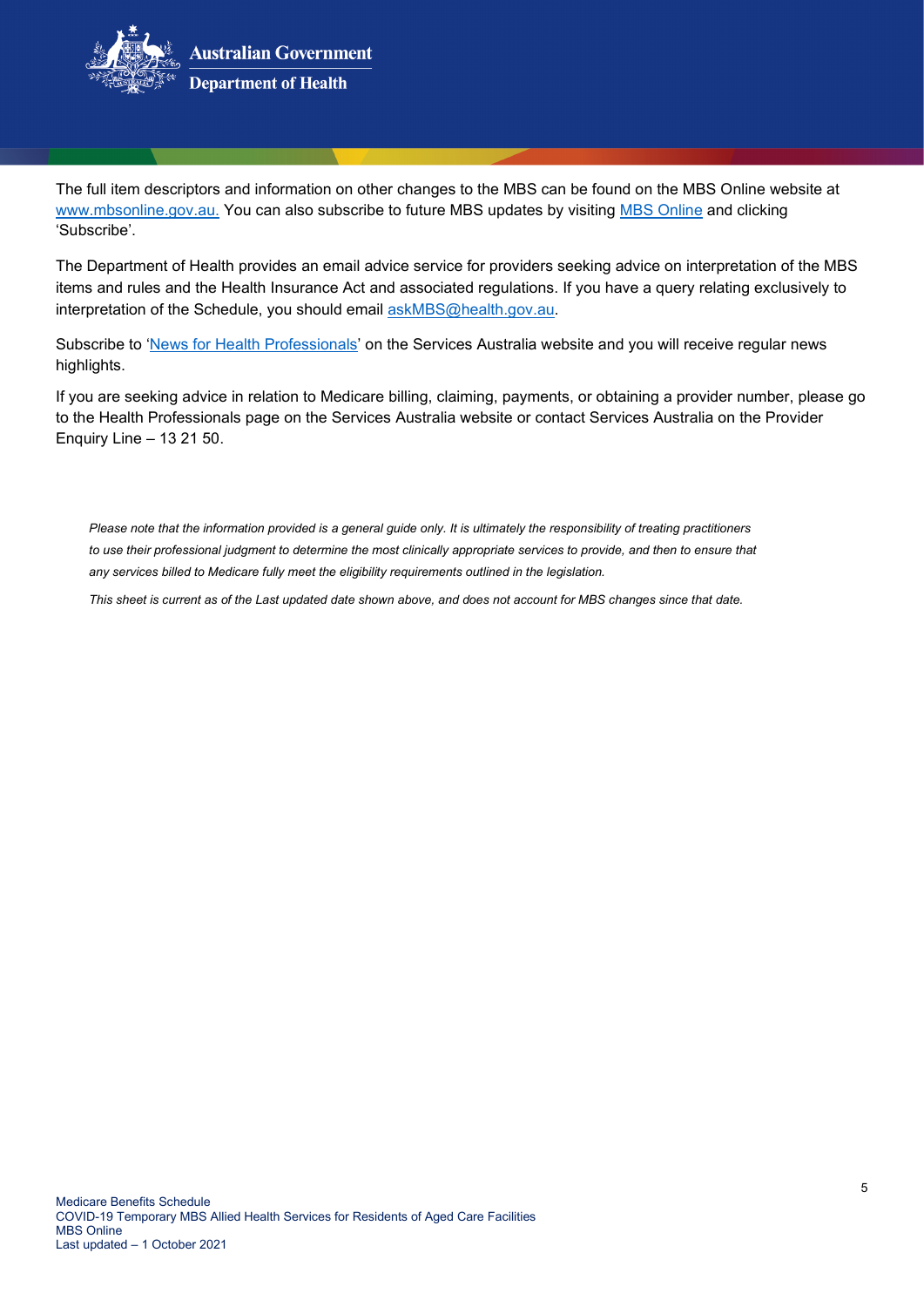

#### **COVID-19 – TEMPORARY ALLIED HEALTH MBS ITEMS**

| For allied health services under a GP Management Plan or Multidisciplinary Care Plan |                                                     |                                                     |                                                         |                                                          |
|--------------------------------------------------------------------------------------|-----------------------------------------------------|-----------------------------------------------------|---------------------------------------------------------|----------------------------------------------------------|
| <b>Service</b>                                                                       | <b>Existing Items</b><br>Face to Face<br>(F2F) Only | <b>COVID Telehealth</b><br>$Video - V$<br>Phone - P | <b>Initial/Long</b><br><b>Attendance</b><br><b>RACF</b> | Subsequent/<br><b>Standard</b><br><b>Attendance RACF</b> |
| <b>Aboriginal or Torres Strait</b><br><b>Islander health service</b>                 | 10950                                               | $93000 - Video$<br>93013 - Phone                    | $93501 - F2F$                                           | $93524 - F2F$<br>93537 - Video<br>93538 - Phone          |
| Diabetes education health<br>service                                                 | 10951                                               | $93000 - Video$<br>$93013 - Phone$                  | $93502 - F2F$                                           | $93525 - F2F$<br>93537 - Video<br>93538 - Phone          |
| Audiology health service                                                             | 10952                                               | 93000 - Video<br>$93013 - Phone$                    | $93503 - F2F$                                           | $93526 - F2F$<br>93537 - Video<br>93538 - Phone          |
| Exercise physiology service                                                          | 10953                                               | 93000 - Video<br>93013 - Phone                      | $93504 - F2F$                                           | $93527 - F2F$<br>93537 - Video<br>93538 - Phone          |
| Dietetics health service                                                             | 10954                                               | $93000 - Video$<br>$93013 - Phone$                  | $93505 - F2F$                                           | $93528 - F2F$<br>93537 - Video<br>93538 - Phone          |
| <b>Mental health service</b>                                                         | 10956                                               | $93000 - Video$<br>$93013 - Phone$                  | $93506 - F2F$                                           | $93529 - F2F$<br>93537 - Video<br>93538 - Phone          |
| Occupational therapy health<br>service                                               | 10958                                               | $93000 - Video$<br>$93013 - Phone$                  | $93507 - F2F$                                           | $93530 - F2F$<br>93537 - Video<br>93538 - Phone          |
| Physiotherapy health<br>service                                                      | 10960                                               | $93000 - Video$<br>$93013 - Phone$                  | $93508 - F2F$                                           | $93531 - F2F$<br>93537 - Video<br>93538 - Phone          |
| Podiatry health service                                                              | 10962                                               | $93000 - Video$<br>$93013 - Phone$                  | $93509 - F2F$                                           | $93532 - F2F$<br>93537 - Video<br>$93538 - Phone$        |
| Chiropractic health service                                                          | 10964                                               | 93000 - Video<br>$93013 - Phone$                    | $93510 - F2F$                                           | $93533 - F2F$<br>93537 - Video<br>93538 - Phone          |
| Osteopathy health service                                                            | 10966                                               | 93000 - Video<br>93013 - Phone                      | $93511 - F2F$                                           | $93534 - F2F$<br>93537 - Video<br>93538 - Phone          |
| Psychology health service                                                            | 10968                                               | 93000 - Video<br>93013 - Phone                      | $93512 - F2F$                                           | $93535 - F2F$<br>93537 - Video<br>$93538 - Phone$        |
| Speech pathology health<br>service                                                   | 10970                                               | $93000 - Video$<br>93013 - Phone                    | $93513 - F2F$                                           | $93536 - F2F$<br>93537 - Video<br>$93538 - Phone$        |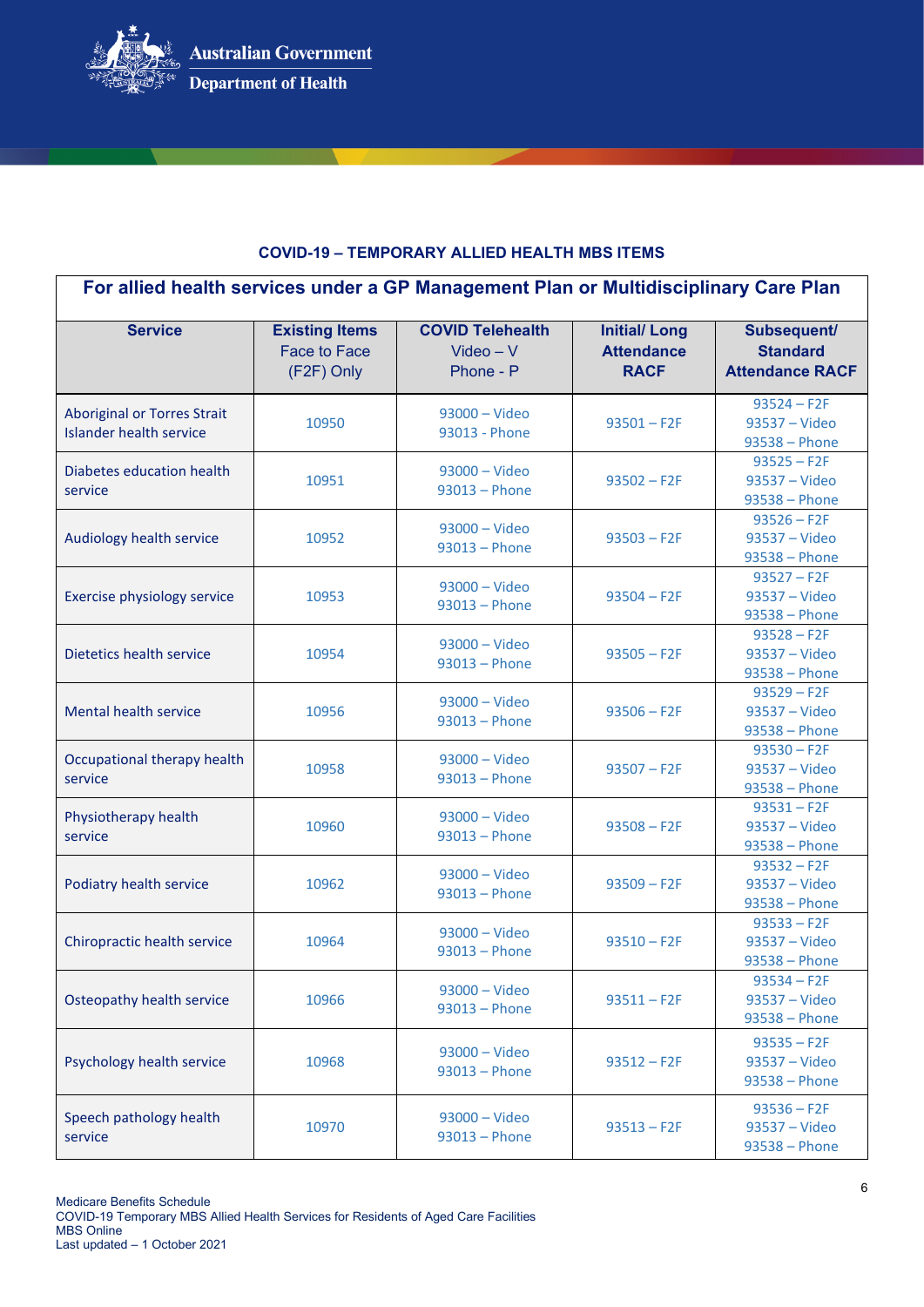

| For allied health services under a Allied Health Services for people of Aboriginal or<br><b>Torres Strait Islander Health Assessment</b> |                                                            |                                                            |                                                         |                                                          |
|------------------------------------------------------------------------------------------------------------------------------------------|------------------------------------------------------------|------------------------------------------------------------|---------------------------------------------------------|----------------------------------------------------------|
| <b>Service</b>                                                                                                                           | <b>Existing Items</b><br><b>Face to Face</b><br>(F2F) Only | <b>COVID Telehealth</b><br>$Video - V$<br><b>Phone - P</b> | <b>Initial/Long</b><br><b>Attendance</b><br><b>RACF</b> | Subsequent/<br><b>Standard</b><br><b>Attendance RACF</b> |
| <b>Aboriginal or Torres Strait</b><br><b>Islander health service</b>                                                                     | 81300                                                      | 93048 - Video<br>93061 - Phone                             | 93546                                                   | $93579 - F2F$<br>93592 - Video<br>93593 - Phone          |
| Diabetes education health<br>service                                                                                                     | 81305                                                      | 93048 - Video<br>93061 - Phone                             | 93547                                                   | $93580 - F2F$<br>93592 - Video<br>93593 - Phone          |
| Audiology health service                                                                                                                 | 81310                                                      | 93048 - Video<br>93061 - Phone                             | 93548                                                   | $93581 - F2F$<br>93592 - Video<br>93593 - Phone          |
| Exercise physiology service                                                                                                              | 81315                                                      | 93048 - Video<br>93061 - Phone                             | 93549                                                   | $93582 - F2F$<br>93592 - Video<br>93593 - Phone          |
| Dietetics health service                                                                                                                 | 81320                                                      | 93048 - Video<br>93061 - Phone                             | 93550                                                   | $93583 - F2F$<br>93592 - Video<br>93593 - Phone          |
| <b>Mental health service</b>                                                                                                             | 81325                                                      | 93048 - Video<br>$93061 - Phone$                           | 93551                                                   | $93584 - F2F$<br>93592 - Video<br>93593 - Phone          |
| Occupational therapy health<br>service                                                                                                   | 81330                                                      | 93048 - Video<br>$93061 - Phone$                           | 93552                                                   | $93585 - F2F$<br>93592 - Video<br>93593 - Phone          |
| Physiotherapy health<br>service                                                                                                          | 81335                                                      | 93048 - Video<br>$93061 - Phone$                           | 93553                                                   | $93586 - F2F$<br>93592 - Video<br>93593 - Phone          |
| Podiatry health service                                                                                                                  | 81340                                                      | 93048 - Video<br>$93061 - Phone$                           | 93554                                                   | $93587 - F2F$<br>93592 - Video<br>93593 - Phone          |
| Chiropractic health service                                                                                                              | 81345                                                      | 93048 - Video<br>$93061 - Phone$                           | 93555                                                   | $93588 - F2F$<br>93592 - Video<br>93593 - Phone          |
| Osteopathy health service                                                                                                                | 81350                                                      | 93048 - Video<br>$93061 - Phone$                           | 93556                                                   | $93589 - F2F$<br>93592 - Video<br>93593 - Phone          |
| Psychology health service                                                                                                                | 81355                                                      | 93048 - Video<br>$93061 - Phone$                           | 93557                                                   | $93590 - F2F$<br>93592 - Video<br>$93593 - Phone$        |
| Speech pathology health<br>service                                                                                                       | 81360                                                      | 93048 - Video<br>$93061 - Phone$                           | 93558                                                   | $93591 - F2F$<br>93592 - Video<br>93593 - Phone          |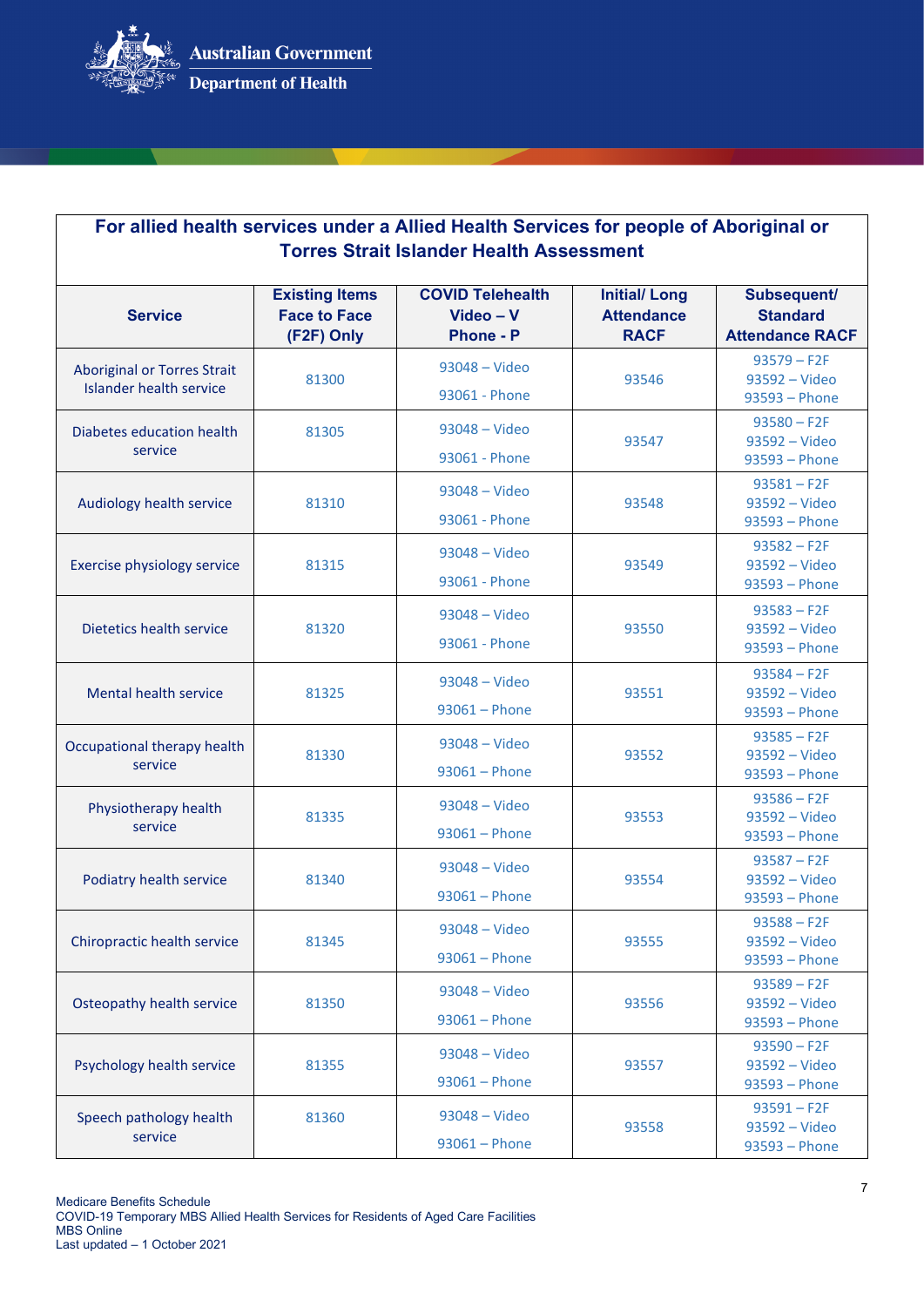

years.

| Additional physical therapies (individual services)<br><b>GP Management Plan or Multidisciplinary Care Plan</b> |                                                  |                                                                 |  |
|-----------------------------------------------------------------------------------------------------------------|--------------------------------------------------|-----------------------------------------------------------------|--|
| <b>Service</b>                                                                                                  | <b>Existing Items</b><br>Face to Face (F2F) Only | <b>Additional physical therapies</b><br>Face to Face (F2F) Only |  |
| Exercise physiology service                                                                                     | 10953                                            | 93518                                                           |  |
| Occupational therapy health service                                                                             | 10958                                            | 93519                                                           |  |
| Physiotherapy health service                                                                                    | 10960                                            | 93520                                                           |  |

| Additional physical therapies (individual services)<br>Follow-up Allied Health Services for people of Aboriginal or Torres Strait Islander descent |                                                  |                                                                 |  |
|----------------------------------------------------------------------------------------------------------------------------------------------------|--------------------------------------------------|-----------------------------------------------------------------|--|
| <b>Service</b>                                                                                                                                     | <b>Existing Items</b><br>Face to Face (F2F) Only | <b>Additional physical therapies</b><br>Face to Face (F2F) Only |  |
| Exercise physiology service                                                                                                                        | 81315                                            | 93571                                                           |  |
| Occupational therapy health service                                                                                                                | 81330                                            | 93572                                                           |  |
| Physiotherapy health service                                                                                                                       | 81335                                            | 93573                                                           |  |

| <b>Allied Health Flag Fall</b>                                                                                                                 |                                                           |  |  |
|------------------------------------------------------------------------------------------------------------------------------------------------|-----------------------------------------------------------|--|--|
| <b>Service</b>                                                                                                                                 | <b>Allied Health Flag Fall</b><br>Face to Face (F2F) Only |  |  |
| Multidisciplinary Care Plan for residents in RACF                                                                                              | 90004                                                     |  |  |
| M29, sub-group 1 to 3 (excluding 93537 and 93538)<br>Allied Health Services for RACF residents of Aboriginal or Torres Strait Islander descent |                                                           |  |  |
| M30, sub-group-1 to 3 (excluding 93592 and 93593)                                                                                              | 90004                                                     |  |  |
| Allied health Group therapy services for residents in RACF                                                                                     | 90004                                                     |  |  |
| M31, sub-group 1 to 3                                                                                                                          |                                                           |  |  |
| Practitioners must retain relevant records as evidence of Medicare claims. All health professional groups (such as doctors,                    |                                                           |  |  |
| dentists, allied health professionals and pharmacists) are required to keep and maintain records for a minimum period of two                   |                                                           |  |  |